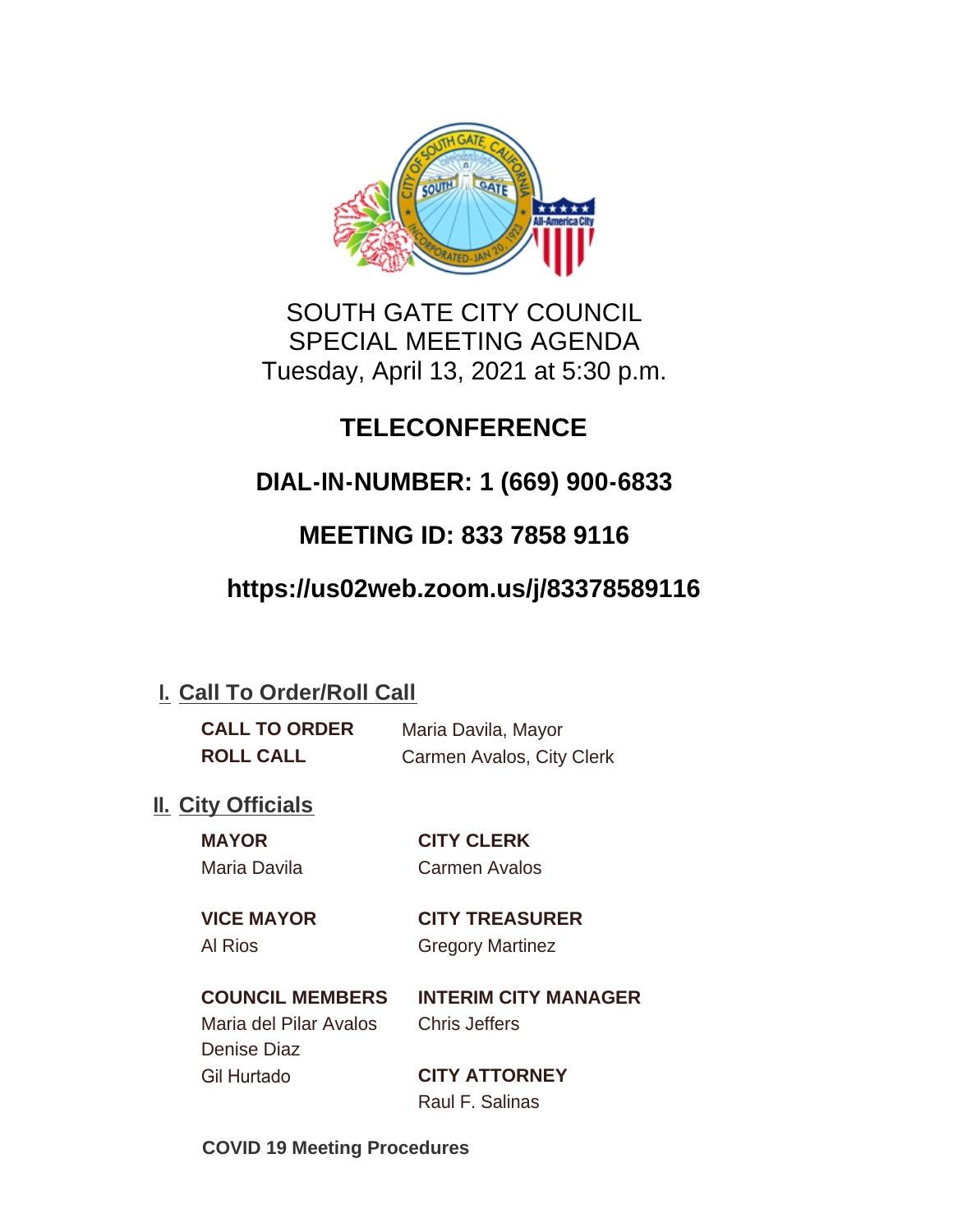Pursuant to Governor Newsom's Executive Order N-29-20, dated March 17, 2020, members of the South Gate City Council, staff, and the public will participate in the April 13, 2021 meeting via a teleconference. To avoid exposure to COVID-19 this meeting will be held with City Council Members participating via teleconference by calling Dial-in-Number: 1 (669) 900-6833 and Meeting ID: 833 7858 9116 and https://us02web.zoom.us/j/83378589116

#### **Procedure for Participation:**

Any person wanting to participate may request to "speak" on an agenda item. Once acknowledged and authorized by the Mayor the person may speak. Alternatively, any person may submit comments on an item electronically by emailing cavalos@sogate.org. Submissions by email must be received *45 minutes* prior to the posted start time of the meeting if emailing subject/public comment. *All emails will be made part of the record, copies to City Council and filed.*

Subject line should read: **COMMENTS FOR ITEM \_\_\_\_\_, MEETING OF April 13, 2021**.

Please note, you will enter the meeting muted, but if you want to comment on an Agenda Item or during the public comment portion of the Agenda, raise your hand or press \*9 at the appropriate time indicated by the Mayor. When you are selected to speak, you will hear that you are unmuted, this is the time to make your public comments. Your patience with these changes is appreciated as the City adjusts to new ways of conducting business during the COVID-19 pandemic. Thank you.

**Accessibility:** Reasonable accommodations for individuals with disabilities will be handled on a case-by-case basis and in accordance with the Americans with Disabilities Act and Governor Newsom's Executive Order N-29-20. Please call the Office of the City Clerk at 323.563.9510.

#### **Meeting Compensation Disclosure**

Pursuant to Government Code Section 54952.3: Disclosure of compensation for meeting attendance by City Council Members is \$650 monthly regardless of the amount of meetings.

#### **Closed Session: (ATTY) III.**

#### **1. CONFERENCE WITH LEGAL COUNSEL - PENDING LITIGATION**

Pursuant to Government Code Section 54956.9(a), 54954.9(b)(3)(C)

- a. City of Signal Hill v. Central Basin Municipal Water District
- b. Lloyd Mosley v. City of South Gate
- c. Marco Alatorre v. City of South Gate, et al.

Documents: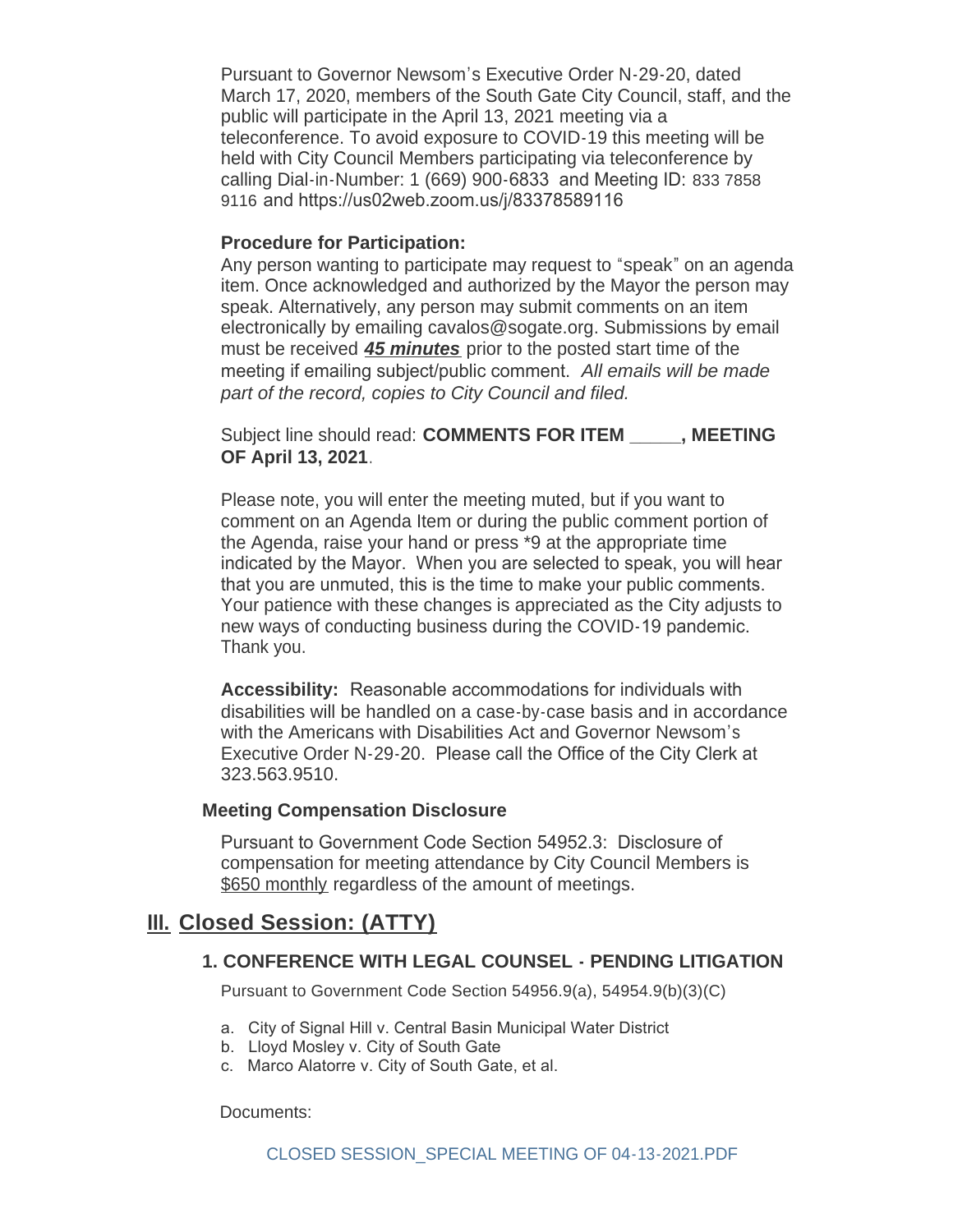#### **IV.** Special Meeting Adjournment

I, Carmen Avalos, City Clerk, certify that a true and correct copy of the foregoing Meeting Agenda was posted on April 7, 2021 at 2:44p.m., as required by law.

Carmen Avalos, CMC City Clerk

Materials related to an item on this Agenda submitted to the City Council after distribution of the agenda packet are available for public inspection in the City Clerk's Office

> 8650 California Avenue, South Gate, California 90280 (323) 563-9510 \* fax (323) 563-5411 \* [www.cityofsouthgate.org](http://www.cityofsouthgate.org/)

In compliance with the American with Disabilities Act, if you need special assistance to participate in the City Council Meetings, please contact the Office of the City Clerk.

Notification 48 hours prior to the City Council Meeting will enable the City to make reasonable arrangements to assure accessibility.